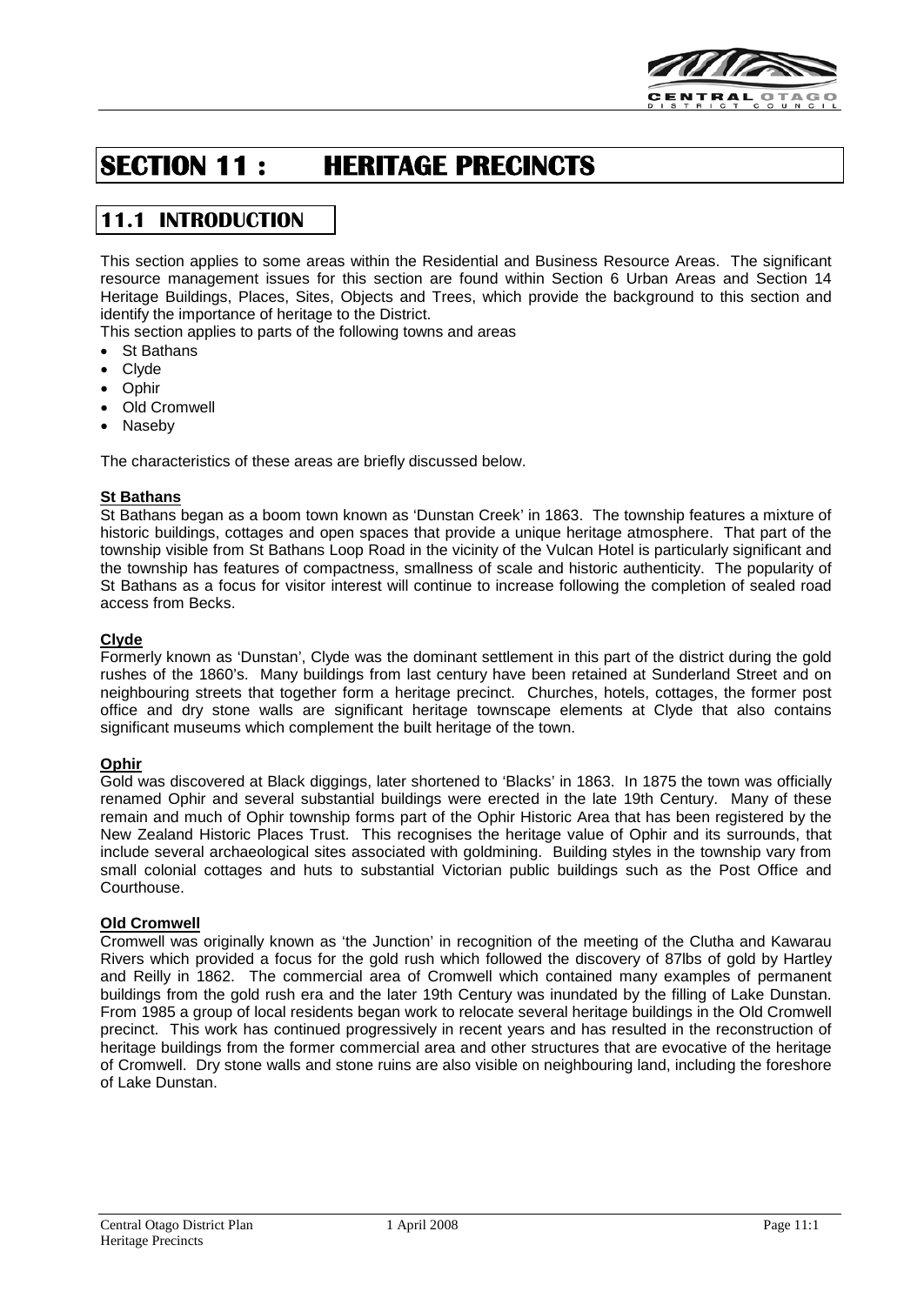

#### **Naseby**

The township of Naseby grew rapidly as a result of the discovery of gold in 1863. Following the gold rush period the town provided a focus as the servicing centre for the Maniototo and a large number of public and commercial buildings were established in Naseby's town centre at Derwent, Earne and Leven Streets. Many of these buildings remain as commercial development this century has occurred at Ranfurly in close proximity to the former Central Otago Railway and State Highway 85. As a result Naseby contains a unique collection of 19th Century heritage buildings and trees. The significance of Naseby has been recognised by the New Zealand Historic Places Trust which has registered the town centre as the Naseby Historic Area.

The objectives, policies and rules of this section control the alteration, demolition and erection of structures (including buildings). THE ACTUAL USE OF SITES AND BUILDINGS WITHIN THESE PRECINCTS IS NOT CONTROLLED BY THIS SECTION. THE RULES OF THE VARIOUS RESOURCE AREAS APPLY TO HERITAGE PRECINCTS AND CONTAIN RELEVANT PROVISIONS RELATING TO SUBDIVISION AND LAND USE.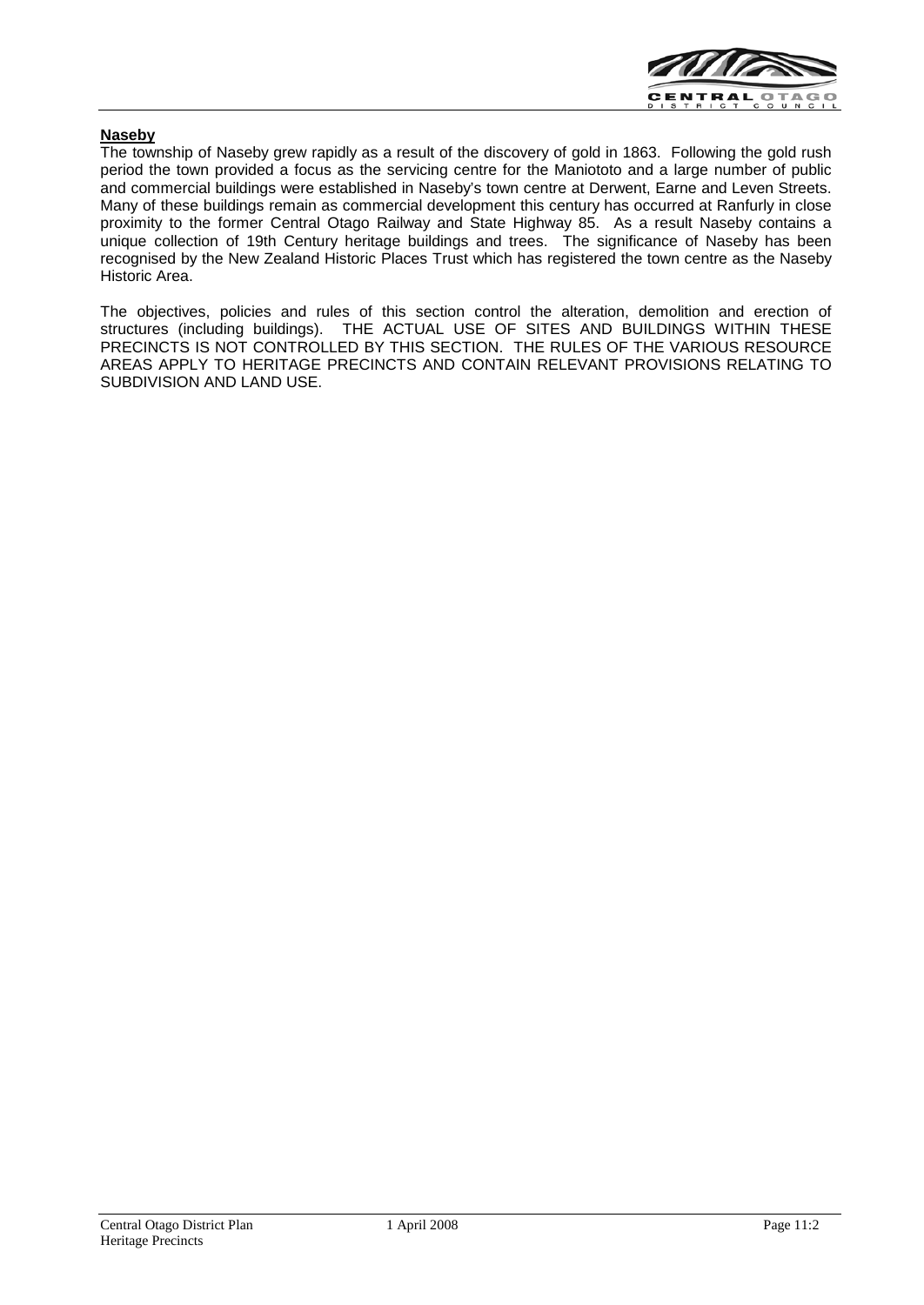

# **11.2 OBJECTIVES**

- **11.2.1 Objective - Heritage Character To recognise and protect the heritage values and character of the District's heritage precincts.**
- **11.2.2 Objective - Amenity Values To maintain and enhance the amenity values derived from the heritage character of these areas.**

*Cross Reference Issues 6.2.3, 14.2.2 Policies 11.3.1 to 11.3.5, 14.4.1 to 14.4.3*

*Cross Reference Issues 6.2.1, 6.2.3, 14.2.2 Policies 11.3.1 to 11.3.5, 14.4.1 to 14.4.3*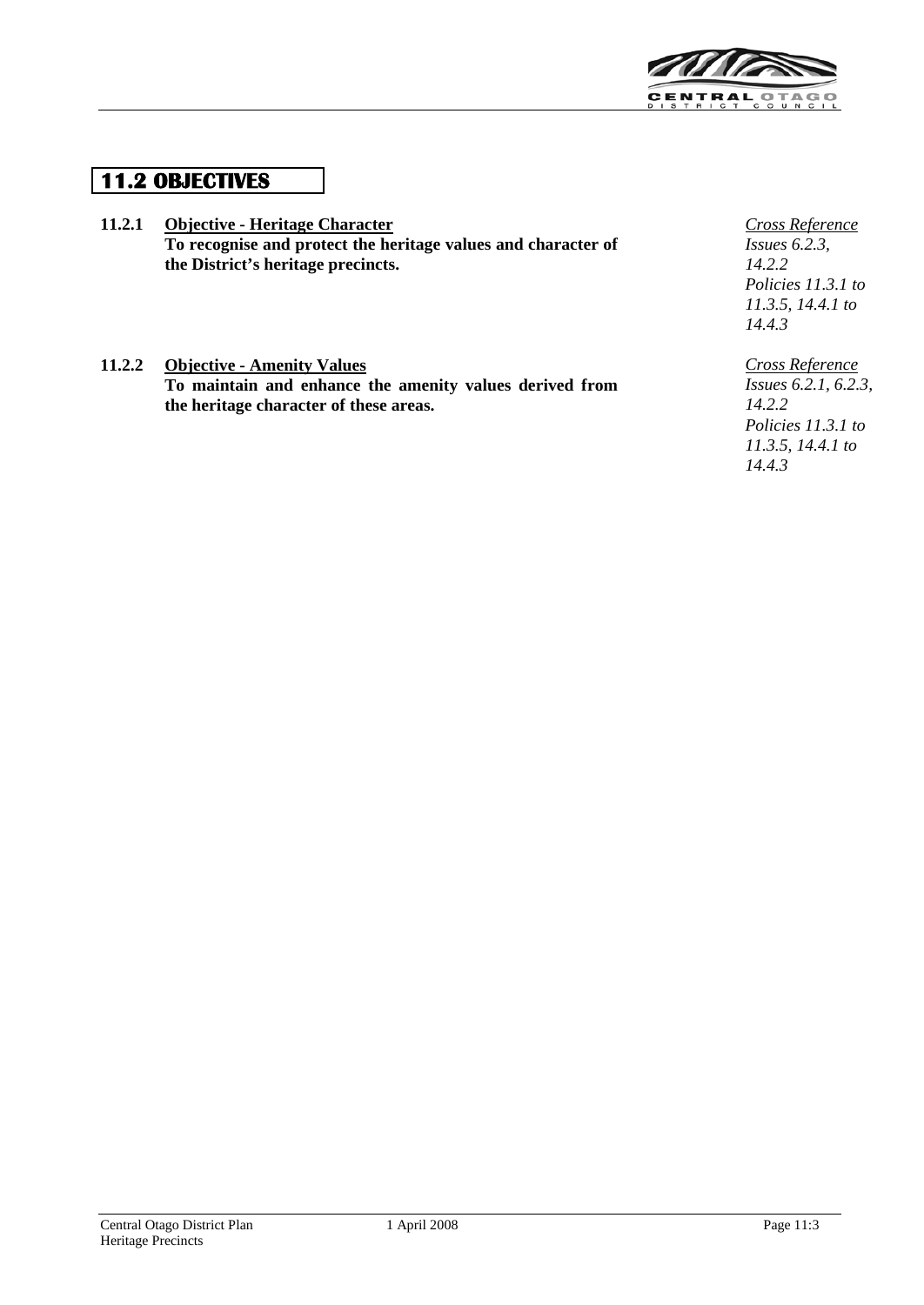

# **11.3 POLICIES**

**11.3.1 Policy - Erection and Alteration of Structures**

**To ensure that any alterations to, or the erection of structures (including buildings and signs) within a heritage precinct complements the existing character and values of that precinct by recognising and providing for the following matters:**

- **(a) The relationship of the building to the heritage precinct and its predominant characteristics and values, including consideration of both consistency with and enhancement of the predominant heritage character and also any juxtaposition of heritage values from different eras.**
- **(b) The siting of the building and its consistency with the location of any earlier buildings on the site.**
- **(c) The conservation of the main determinants of the style and character of the building and of the precinct itself.**
- **(d) The retention of the scale and profile of both the building itself and the buildings of the precinct, particularly where viewed from public places.**
- **(e) An authentic historical or complementary design and appearance of the building (or sign) including cladding materials, openings and colour.**
- **(f) The appropriateness of associated landscaping and planting in terms of the heritage character and townscape of the precinct.**
- **(g) The existing design of services (including roads, footpaths and stormwater disposal) and the need to maintain the heritage character and values of the precinct.**

## **Explanation**

The precincts identified in the Plan have been identified on the basis of their heritage and amenity values and includes nearby areas where development has the potential to adversely effect heritage values in the locality. New development has the ability to compromise those values and control is therefore necessary.

## **11.3.2 Policy - Demolition of Structures**

**To restrict the demolition of buildings, parts of buildings, stone walls, or other structures which contribute to the heritage character and values of the precinct unless demolition is necessary for public safety reasons or other exceptional circumstances.**

#### Explanation

Within the identified precincts buildings and stone walls are the major contributors to the heritage character and values of the precincts. Many of these buildings are registered by the NZ Historic Places Trust or are identified in Schedule 19.4 In addition, the heritage precincts provide a tangible representation

*Cross Reference Objectives 11.2.1, 11.2.2 Rule 11.4.1*

*Cross Reference Objectives 11.2.1, 11.2.2 Rule 11.4.2*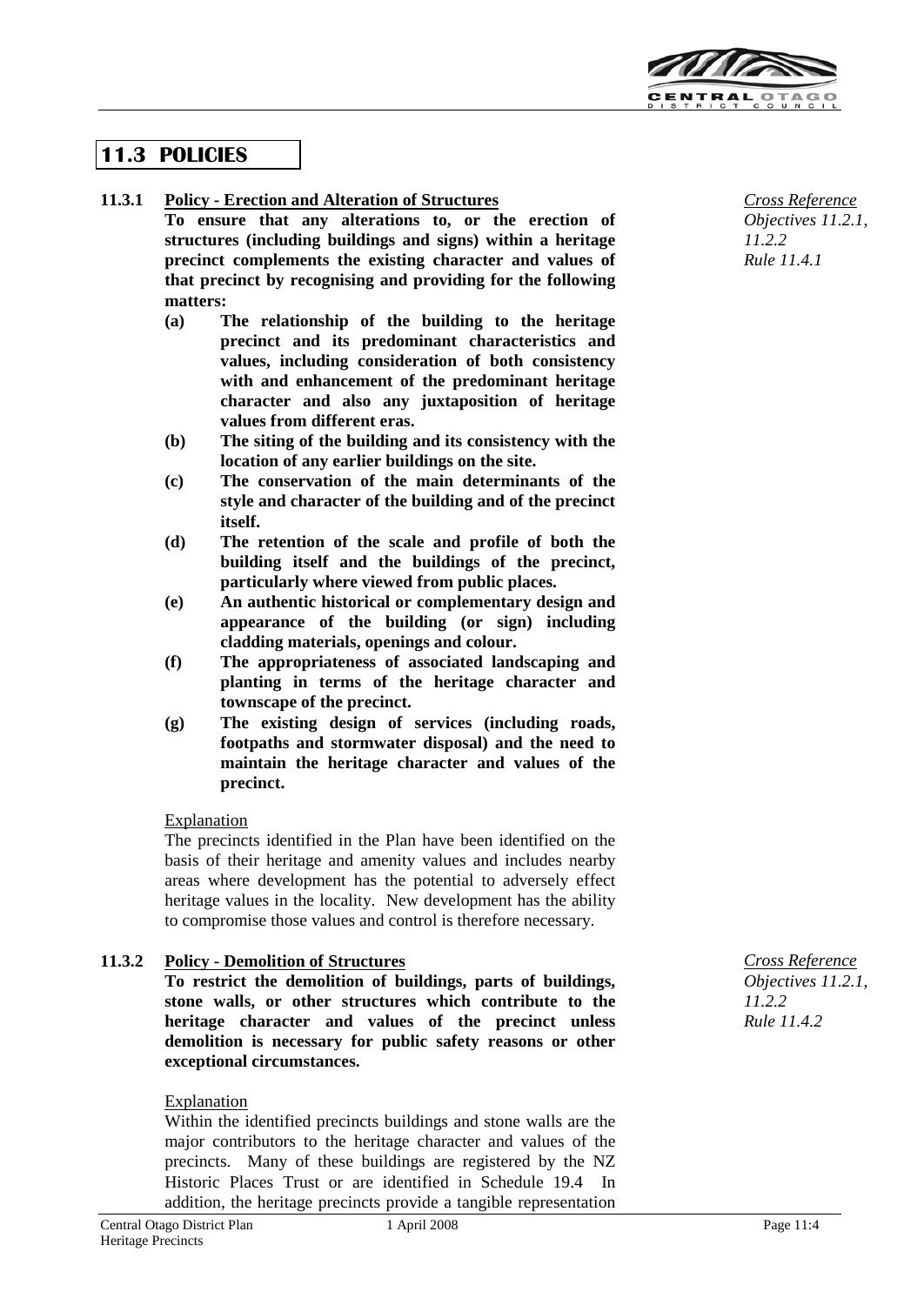

of the cultural, economic and social history of Central Otago and it's communities and are therefore an important part of the cultural fabric of the community. Removal of buildings or structures within the precincts can compromise their heritage integrity and character. Demolition of such buildings or structures will therefore require strong justification.

# **11.3.3 Policy - Planting in St Bathans**

**To control plantings within the St Bathans heritage precinct to ensure that they contribute to the heritage character and values of this precinct.**

#### Explanation

St Bathans contains a number of vacant sites. The planting of these sites in trees and shrubs has the potential to detract from the visual cohesiveness of the precinct as a whole and to detract from its character as an overall heritage townscape.

## **11.3.4 Policy – Waiver of Resource Consent Fees**

**To recognise the public benefit in maintaining and enhancing heritage precincts by waiving application fees associated with resource consents for work within a heritage precinct that requires a resource consent only because that activity is located within a heritage precinct.**

#### **Explanation**

Many of the buildings within the heritage precincts are privately owned. It is considered appropriate that Council waive application fees in respect of work within heritage precincts where that work is required due to location within the heritage precinct in recognition of the benefit the general public receives from maintaining and enhancing heritage and amenity values within the precinct.

## **11.3.5 Policy – Heritage Precincts**

**To identify areas worthy of special attention for retention of heritage values based on one or more of the following criteria:**

- **A particular unified scale, style and character of buildings,**
- **A particular diversification and representative scale, style and character of buildings,**
- **A particular historic association, and/or**
- **A particular townscape quality,**

**and to develop specific provisions for these areas to ensure the retention of those values.**

#### Explanation

There are areas within the District where the combination of buildings and the spaces defined by them have resulted in a character or appearance which allows the area to be recognised as an entity. The heritage precincts identified have special value as they influence the character of the District. In that context their sustainable management is an integral part of the social, economic and cultural wellbeing of the District.



*Cross Reference Objectives 11.2.1, 11.2.2 Method 14.5.5*

*Cross Reference Objectives 11.2.1, 11.2.2, 14.3.1 Policies 11.3.1 to 11.3.4, 14.4.1 Methods 14.5.1 Rules 11.4.1 to 11.4.2*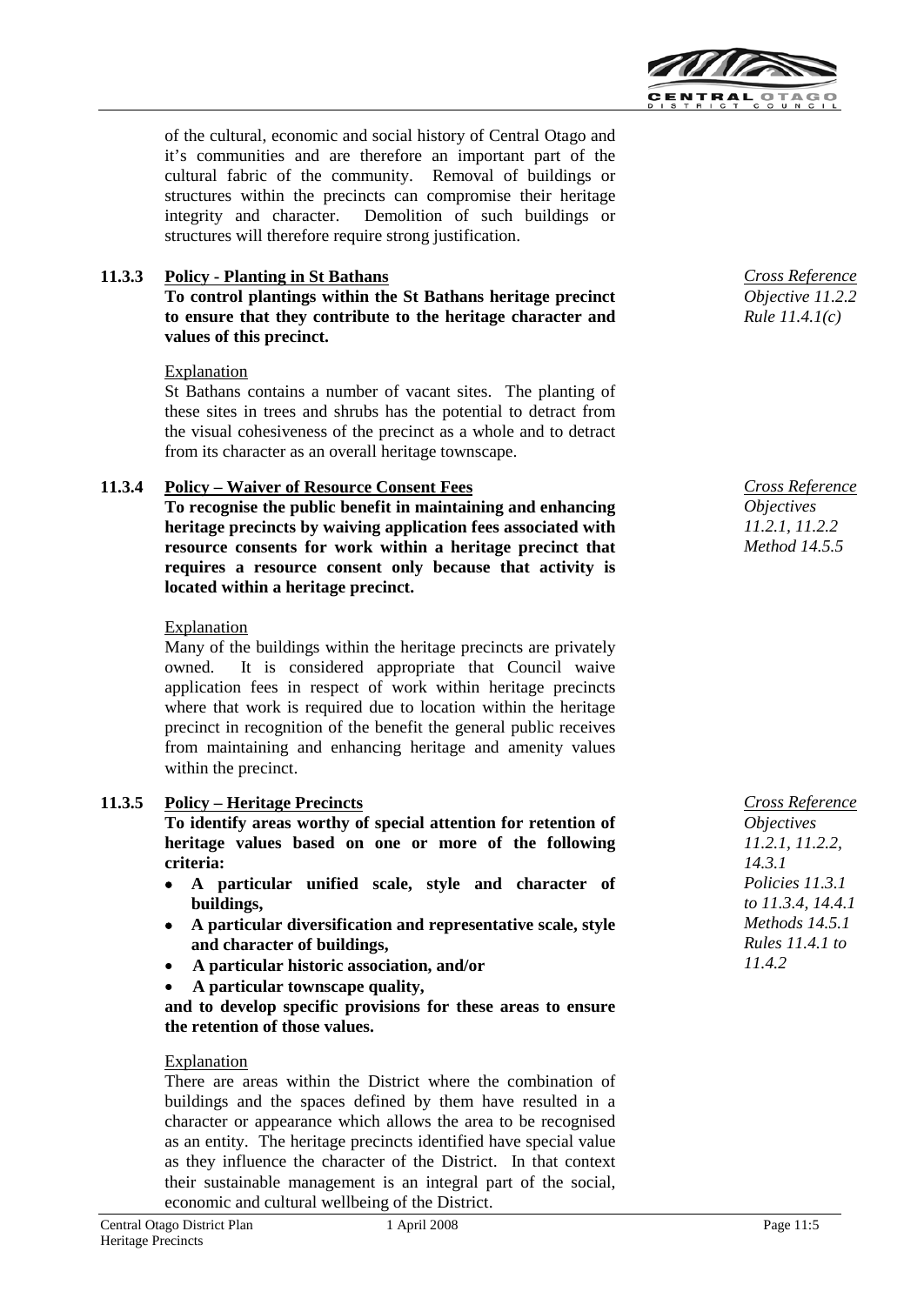

The identification of heritage precincts on the planning maps with associated objectives, policies and rules will ensure that the heritage and townscape values already present in these areas are recognised, enhanced and protected. Section 11 of the Plan contains provisions to provide for the sustainable management of heritage precincts.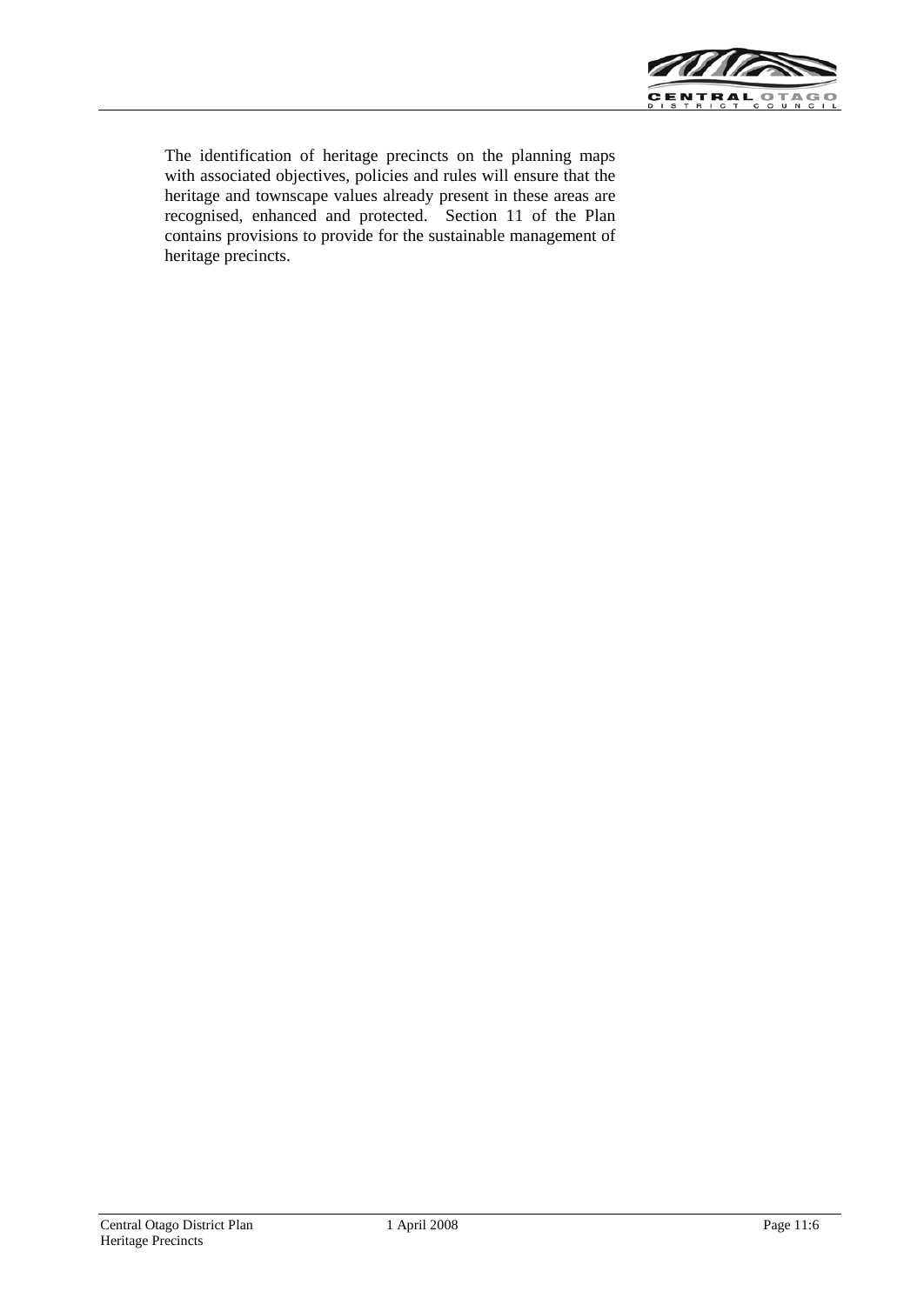

# **11.4 RULES**

Note: In considering a resource consent application under rules in this Plan, in the absence of specific policy in this Plan the Council may have regard to other policies related to assessment matters, including relevant policies in the Regional Policy Statement for Otago, and regional plans. The rules of the relevant resource areas and other rules contained elsewhere in this Plan are applicable to activities in heritage precincts.

# **11.4.1 DISCRETIONARY (RESTRICTED) ACTIVITIES**

## **(a) Addition or Alterations of Structures**

The addition, alteration, painting or repainting in a colour that is significantly different from the existing colour, recladding, covering or uncovering or any other changes to the external appearance of buildings, parts of buildings, stone fences, or other structures (including signs) located within a heritage precinct and visible from a road or any public place is a discretionary (restricted) activity provided that for Historic Places Trust Category I buildings, Rule  $14.7.1(a)(ii)$  shall apply.

Council shall restrict the exercise of its discretion to the following matters -

- 1. The external design and appearance of the building or structure (including the materials and colour) used,
- 2. The scale of the addition or alteration in relation to existing development, and/or development which occurred when the dominant scale of development within the precinct was established, and
- 3. The provision of yards,

and how the above matters impact upon the heritage values of the precinct.

## **(b) Erection of New Structures**

The erection of any new building or structure (including signs, fences and areas of hard standing) with frontage to or that are visible from a road or any public place within a heritage precinct is a discretionary (restricted) activity.

Council shall restrict the exercise of its discretion to the following matters -

- 1. The external design and appearance of the building or structure (including the material and external colour used),
- 2. The scale of the building in relation to existing development and/or development which occurred when the dominant scale of development within the precinct was established,
- 3. The provision of yards, services, parking and access associated with the development, and
- 4. Landscaping required to mitigate visual effects of hard standing areas,

and how the above matters impact upon the heritage values of the precinct.

*Cross Reference Policy 11.3.1*

Note: Archaeological sites are subject to Rule 14.7.4.